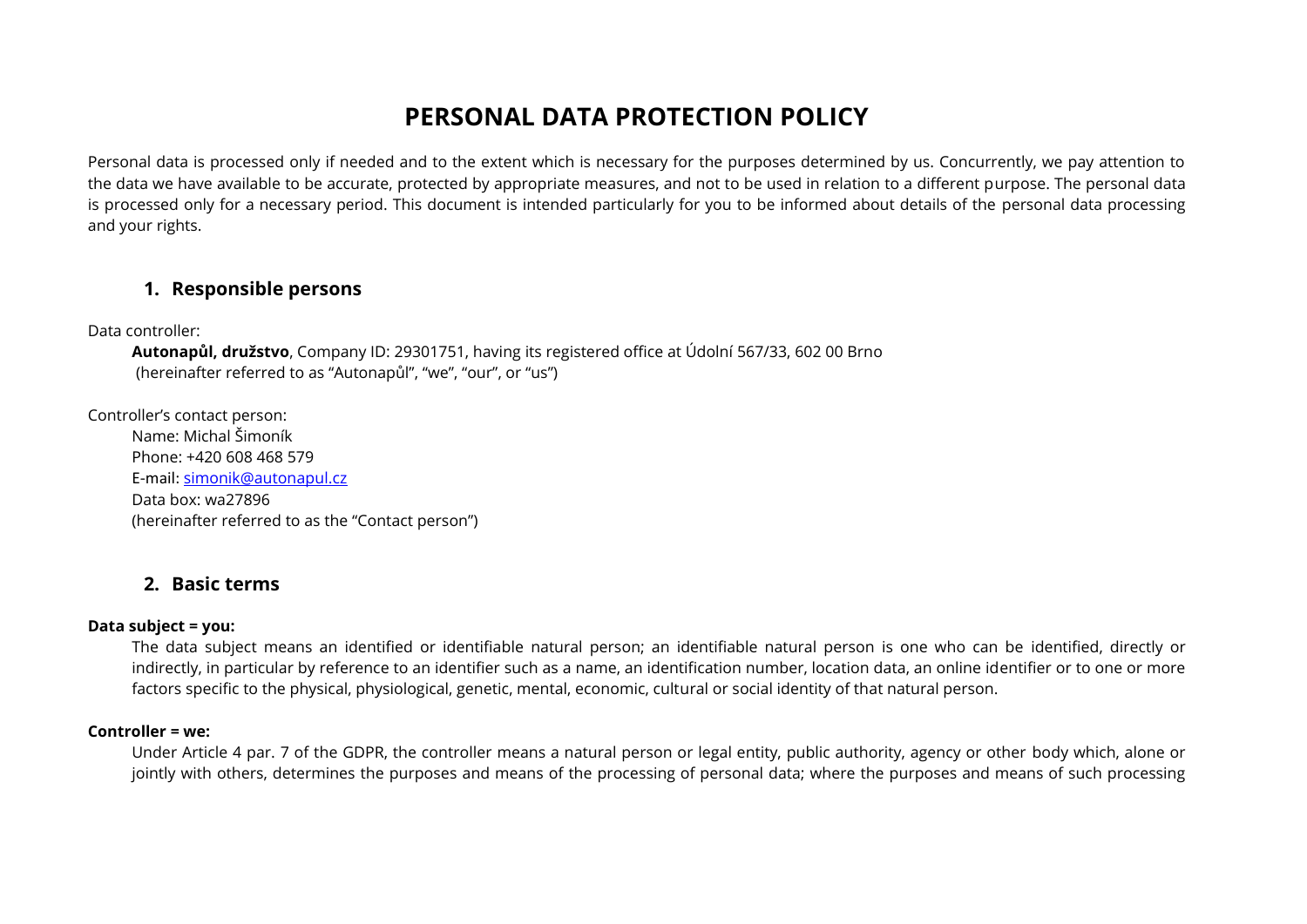are determined by Union or Member State law, the controller or the specific criteria for its nomination may be provided for by Union or Member State law; i.e. the Company as well.

#### **Processor:**

Under Article 4 par. 8 of the GDPR, the processor means a natural person or legal entity, public authority, agency or other body which processes personal data on behalf of the controller; i.e. some business partners of the Company which, as instructed and required by the Company, or a responsible employee of the Company, act as a data controller on behalf of the Company.

#### **Supervisory authority:**

The Office for Personal Data Protection (the "Office") is a supervisory authority in the Czech Republic.

# **3. Categories of data subjects, personal data being processed, purpose, legal basis and duration of processing**

We process personal data for a clearly defined purpose:

| Categories of data | Purpose of personal data        | Legal basis and personal data being processed                  | Duration of personal data         |
|--------------------|---------------------------------|----------------------------------------------------------------|-----------------------------------|
| subjects           | processing                      |                                                                | processing                        |
| Our clients        | Maintenance of our<br>client    | Fulfilment of a legal obligation provides a legal<br>$\bullet$ | For such purpose, personal data   |
|                    | database                        | basis for the processing.                                      | may be processed for the          |
|                    |                                 | The database including <b>identification and</b><br>$\bullet$  | duration of a contract and for a  |
|                    |                                 | accounting data of clients must be maintained                  | period prescribed by law.         |
|                    |                                 | for compliance with Act No. 563/1991 Sb., on                   |                                   |
|                    |                                 | Accounting, as amended, Act No. 586/1992 Sb.,                  |                                   |
|                    |                                 | on Income Taxes, as amended, and Act No.                       |                                   |
|                    |                                 | 235/2004 Sb., on Value Added Tax, as amended.                  |                                   |
| Our clients        | Vehicle location tracking if we | Our legitimate interest provides a legal basis<br>$\bullet$    | For such purpose, the personal    |
|                    | suspect that any criminal       | for the processing.                                            | data may be processed for a       |
|                    | activity takes place, serious   | The location of a vehicle used by a client must<br>$\bullet$   | period of one week or a period of |
|                    | damage<br>is<br>caused<br>to    | be processed for prevention of a criminal activity             | suspicion<br>of the<br>above-     |
|                    | Autonapůl and the like; the     | or prevention of damage if such activity is                    | mentioned situations.             |
|                    | location of a vehicle is        | suspected. Under normal circumstances, we do                   |                                   |
|                    | disclosed after termination of  | not monitor or record data on current location of              |                                   |
|                    | the reservation for further     | vehicles and on their routes during the                        |                                   |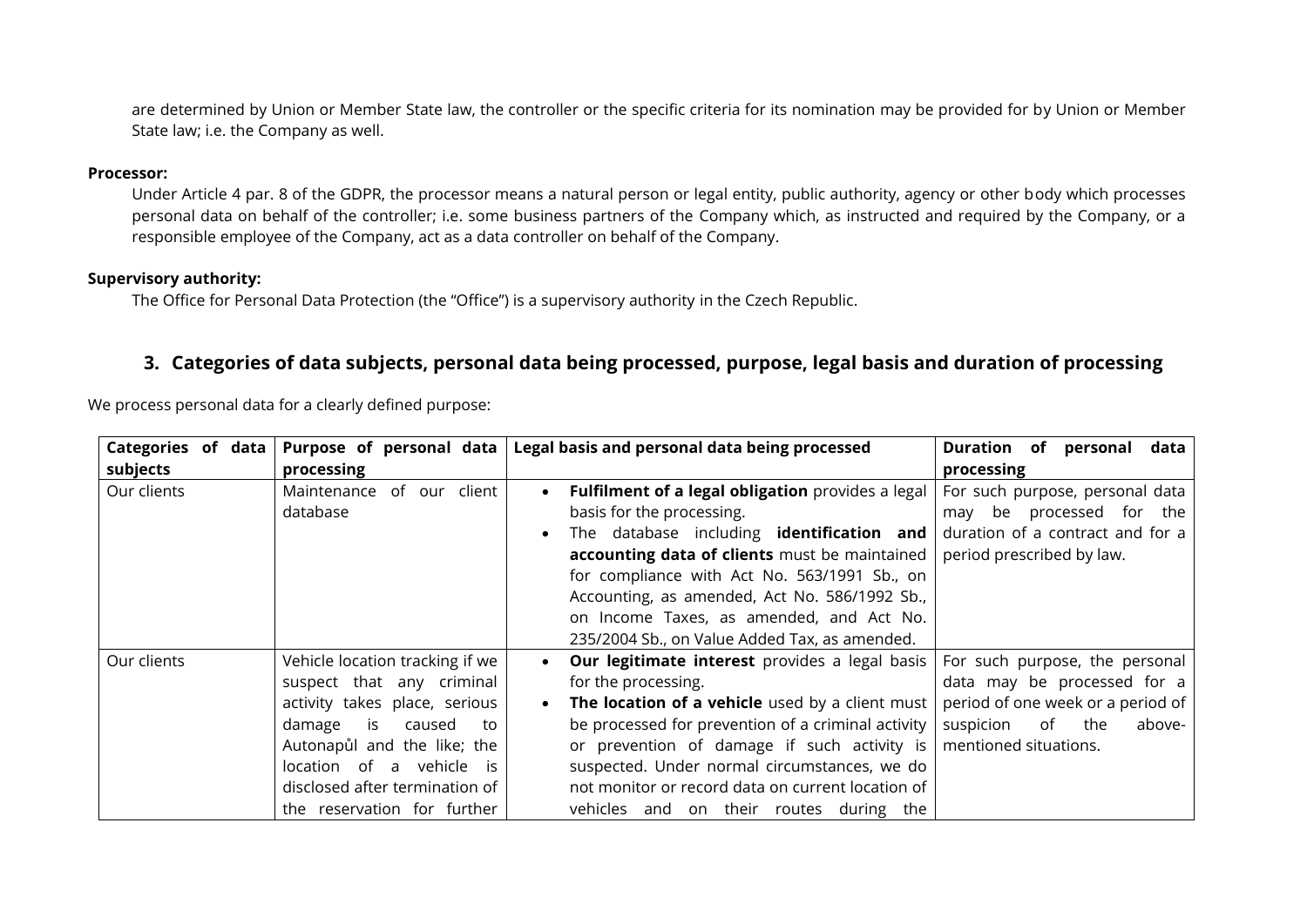|                                                | reservations of clients                                                                                                                  |                        | reservation. The current location of a vehicle is<br>only disclosed upon termination of the<br>reservation.                                                                                                                                                                                                                                                                                                                                                                          |                                                                                                                                                                                                                                                                                                                                                     |
|------------------------------------------------|------------------------------------------------------------------------------------------------------------------------------------------|------------------------|--------------------------------------------------------------------------------------------------------------------------------------------------------------------------------------------------------------------------------------------------------------------------------------------------------------------------------------------------------------------------------------------------------------------------------------------------------------------------------------|-----------------------------------------------------------------------------------------------------------------------------------------------------------------------------------------------------------------------------------------------------------------------------------------------------------------------------------------------------|
| Our co-workers<br>Our creditors                | Performance<br>and<br>implementation of contracts<br>with external workers and<br>creditors, debt collection                             |                        | Performance of a contract and in the event of<br>electronic identification performance of a<br>contract as well as our legitimate interest for<br>accurate identification of a counterparty are a<br>legal basis.<br>Identification and accounting personal data<br>of the other contracting parties must be<br>processed in order to<br>perform<br>mutual<br>contractual obligations.                                                                                               | For such purpose, the personal<br>data may be processed for the<br>duration of a contract. Data<br>necessary only for<br>identity<br>verification<br>and<br>other<br>circumstances of concluding a<br>contract will be subsequently<br>deleted.                                                                                                     |
| Our clients<br>Our potential clients           | Performance<br>and<br>implementation of contracts<br>concluded<br>clients,<br>with<br>including<br>their<br>electronic<br>identification | $\bullet$<br>$\bullet$ | Performance of a contract and in the event of<br>electronic identification, performance of a<br>contract as well as our legitimate interest for<br>unambiguous identification of a client provide<br>a legal basis for the processing.<br>Consent provides a legal basis for keeping a<br>photo of an ID card.<br>Data on offences under Act No. 361/2000 Sb., on<br>Road Traffic, as amended must be processed for<br>collection of our debts resulting from such<br>offences.      | For such purpose, the personal<br>data may be processed for the<br>duration of a contract. Data<br>necessary only<br>for<br>identity<br>verification (e.g. a photo of an ID<br>card) is stored until the consent<br>is potentially withdrawn, not<br>longer than for six months of its<br>disclosure,<br>the<br>data<br>is<br>subsequently deleted. |
| Our clients<br>Our co-workers<br>Our creditors | Making<br>contractual<br>claims<br>of<br>after<br>termination<br>a<br>contract                                                           | $\bullet$              | Our legitimate interest provides a legal basis<br>for the processing.<br>Identification and accounting data, inter alia<br>data on payments made must be collected for<br>complaint handling, debt collection, enforcement<br>of other contractual obligations from contracts<br>concluded between us and those data subjects.<br>Data on offences under Act No. 361/2000 Sb., on<br>Road Traffic, as amended must be processed for<br>debt collection resulting from such offences. | For such purpose, the personal<br>data may be processed for a<br>period<br>of<br>four<br>years<br>of<br>termination of a contract, in the<br>event litigation throughout the<br>proceedings.                                                                                                                                                        |
| Our clients                                    | Distribution of commercial                                                                                                               | $\bullet$              | <b>Our legitimate interest</b> provides a legal basis                                                                                                                                                                                                                                                                                                                                                                                                                                | For such purpose, the personal                                                                                                                                                                                                                                                                                                                      |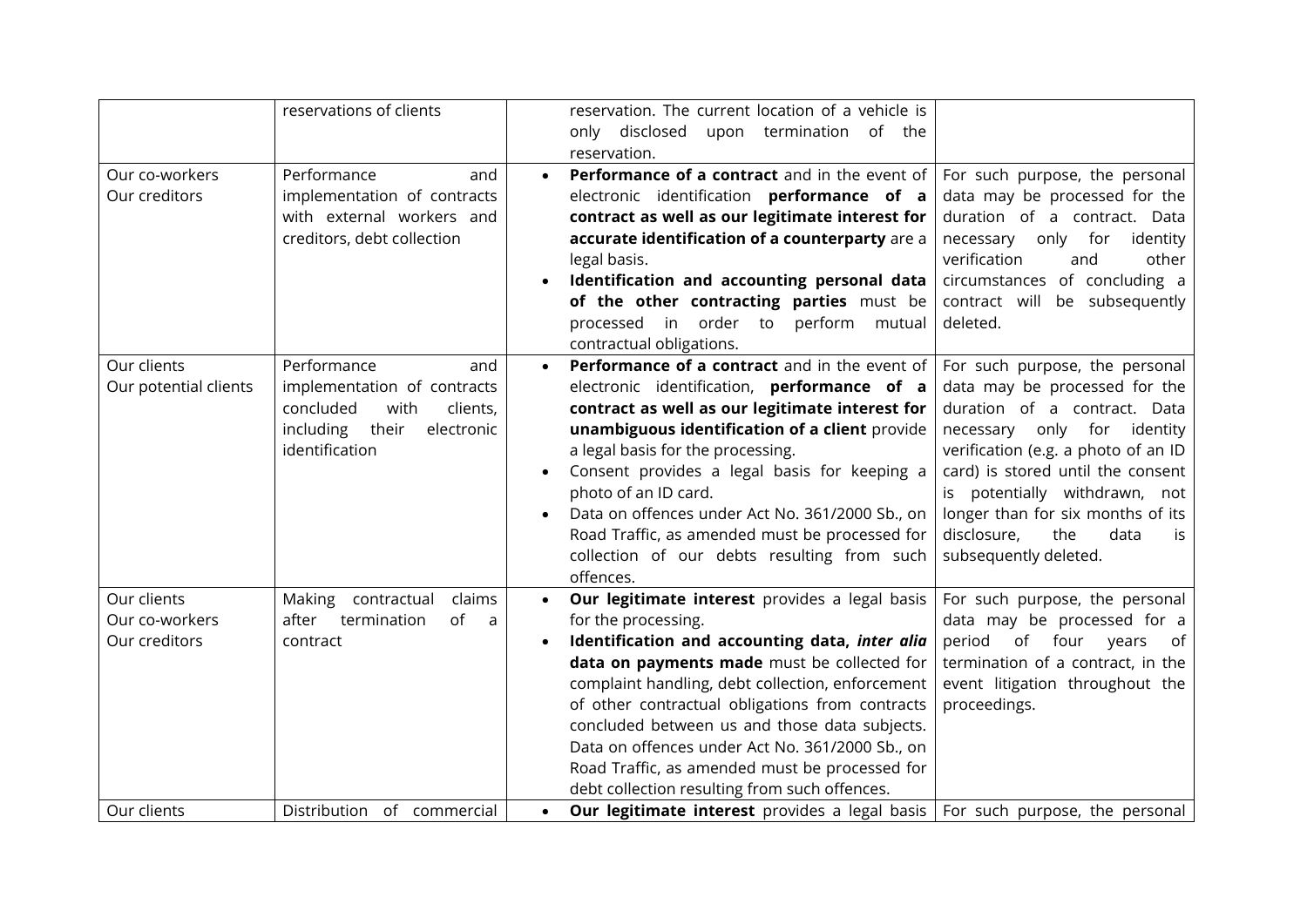| Our potential clients | communication in the form<br>of professional information<br>and messages, marketing<br>offers<br>of<br>materials,<br>car<br>sharing,<br>invitations<br>to<br>professional events                            | for the processing.<br>Identification and personal contact details of<br>clients are processed in order to distribute<br>commercial communication.                                                                                                                                                                                                                                                                              | data may be processed for the<br>duration of a contract.                                                                                                                                                 |
|-----------------------|-------------------------------------------------------------------------------------------------------------------------------------------------------------------------------------------------------------|---------------------------------------------------------------------------------------------------------------------------------------------------------------------------------------------------------------------------------------------------------------------------------------------------------------------------------------------------------------------------------------------------------------------------------|----------------------------------------------------------------------------------------------------------------------------------------------------------------------------------------------------------|
| Our potential clients | Re-addressing<br>of<br>data<br>subjects based on a form<br>filled out or data obtained<br>during contract negotiations<br>with a client                                                                     | Our legitimate interest provides a legal basis<br>$\bullet$<br>for the processing.<br>The identification and personal contact<br>$\bullet$<br>details of potential clients obtained a) from a<br>web form available at www.autonapul.cz, b)<br>during a contracting process without concluding<br>a contract between a data subject and us are<br>processed in order to re-address the data<br>subjects and offer the services. | The personal data is stored for<br>six months of filling out the form<br>or accepting an e-mail with the<br>personal data. Within the period,<br>we address the data subjects and<br>offer the services. |
| Job applicants        | Assessing the eligibility of a<br>job applicant during a hiring<br>and<br>his<br>process<br>re-<br>addressing<br>if<br>the<br>employment of a different<br>job applicant is terminated in<br>a trial period | Our legitimate interest provides a legal basis<br>$\bullet$<br>for the processing.<br>We collect identification, personal contact<br>details and information on education and<br>work experience of job applicants for the<br>purposes of a pending hiring process and for re-<br>addressing if the employment of a different job<br>applicant is terminated in a trial period.                                                 | The personal data is processed<br>for such purpose for 6 months of<br>cancelling the hiring process or<br>starting<br>employment<br>of a<br>different job applicant for an<br>advertised position.       |
| Job applicants        | Potential demonstration of<br>compliance<br>with<br>discrimination<br>prohibition<br>and duty of equal treatment<br>under the Employment Act<br>during a hiring process                                     | Our legitimate interest provides a legal basis<br>$\bullet$<br>for the processing.<br>We collect identification, personal contact<br>details and information on education and<br>work experience of job applicants in order to<br>potentially demonstrate compliance of the hiring<br>process with the provisions of the Employment<br>Act on prohibition of discrimination and duty of<br>equal treatment.                     | The personal data is processed<br>for such purpose for three years<br>of termination of the hiring<br>process.                                                                                           |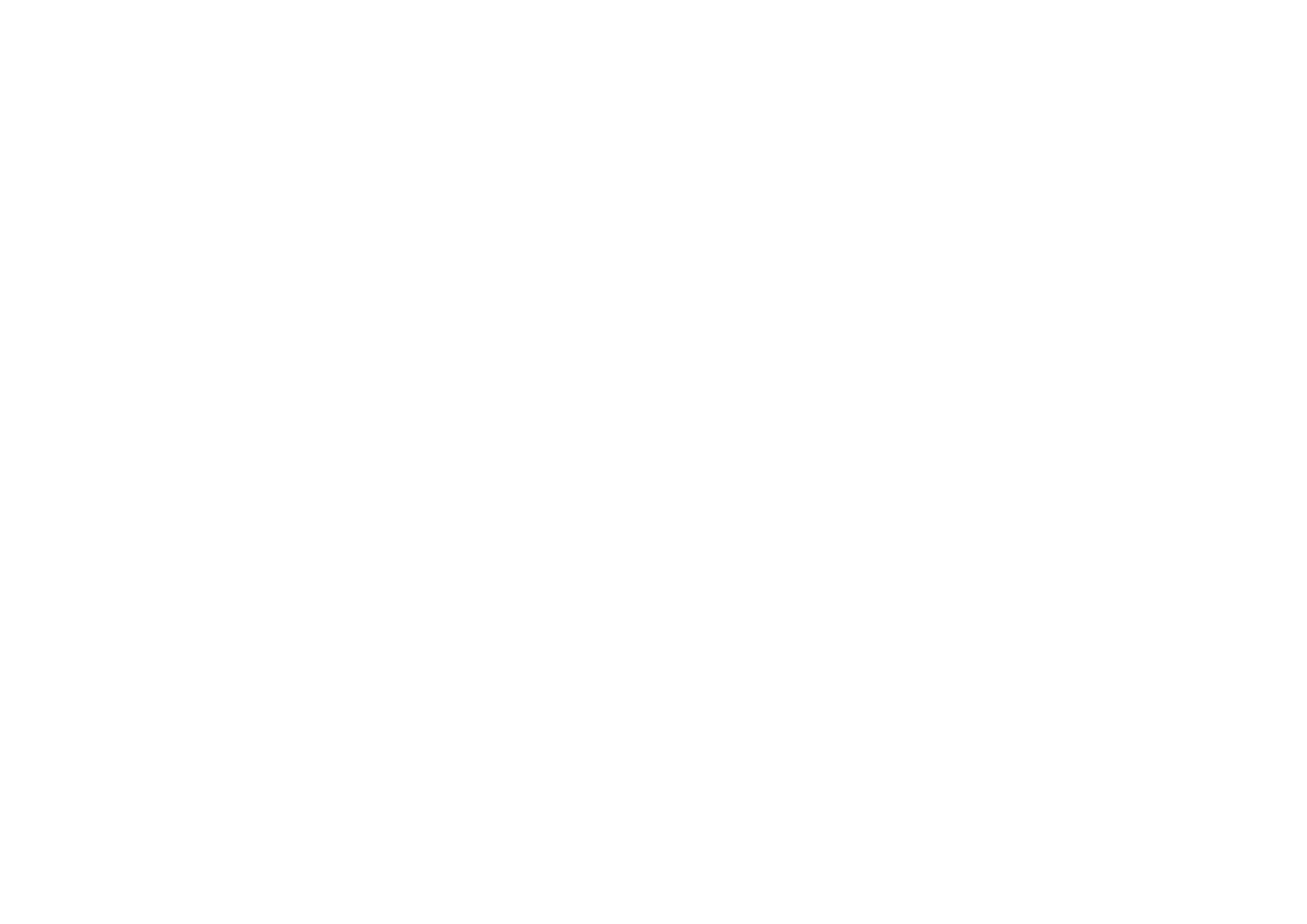# **4. Recipients of personal data and transfer of personal data outside the European Union**

On justified grounds, we may also transfer your personal data to other entities (hereinafter referred to as the "Recipients").

The personal data may be transferred to the following categories of Recipients:

- processors which process your personal data as instructed by us (service providers, suppliers, providers of ICT systems, external workers);
	- o External workers which provide us with services in management of marketing activities, communication with potential and existing clients, or other services necessary for the operation of the car sharing system;
	- o ZignSec AB which provides an automatic identity verification service for potential clients stores the data necessary for identity verification (particularly photos of documents and selfie) for maximum 60 days.
	- o LegalSystems, a.s., a supplier of a form for new clients
	- o When visiting our website, cookies are saved into your computer through Google Analytics and Facebook Pixel and we transfer the data necessary for these services to Google, or Facebook. We use both services in order to compile statistics on the effectiveness of our advertising and to assess statistics on our website traffic and and all data is anonymised;
- insurance companies when handling insurance claims;
- public bodies and other entities if required by an applicable law;
- other entities in case of an unexpected event in which the personal data must be disclosed in order to protect life, health, property, or any other public interest, or if necessary for protection of our rights, safety, or property.

# **5. Automated individual decision-making and profiling**

When processing the personal data, the automated decision-making **takes place**, and thus upon conclusion of contracts in an electronic form, i.e. it is necessary for a contract to be made.

When processing the personal data, the profiling **may take place** for the purposes of direct marketing unless you object to the processing.

# **6. Your rights as a data subject**

You have the right to obtain from us **access to the personal data concerning you** under the terms stipulated in Article 15 of the GDPR.

You have the right to **withdraw at any time your consent** to the processing of the personal data that we process based on the consent under the terms stipulated in Article 7 of the GDPR.

You have the right to obtain from us the **rectification of the personal data** under the terms stipulated in Article 16 of the GDPR, the **restriction of the personal data processing** under the terms stipulated in Article 18 of the GDPR, or the **erasure of the personal data** under the terms stipulated in Article 17 of the GDPR.